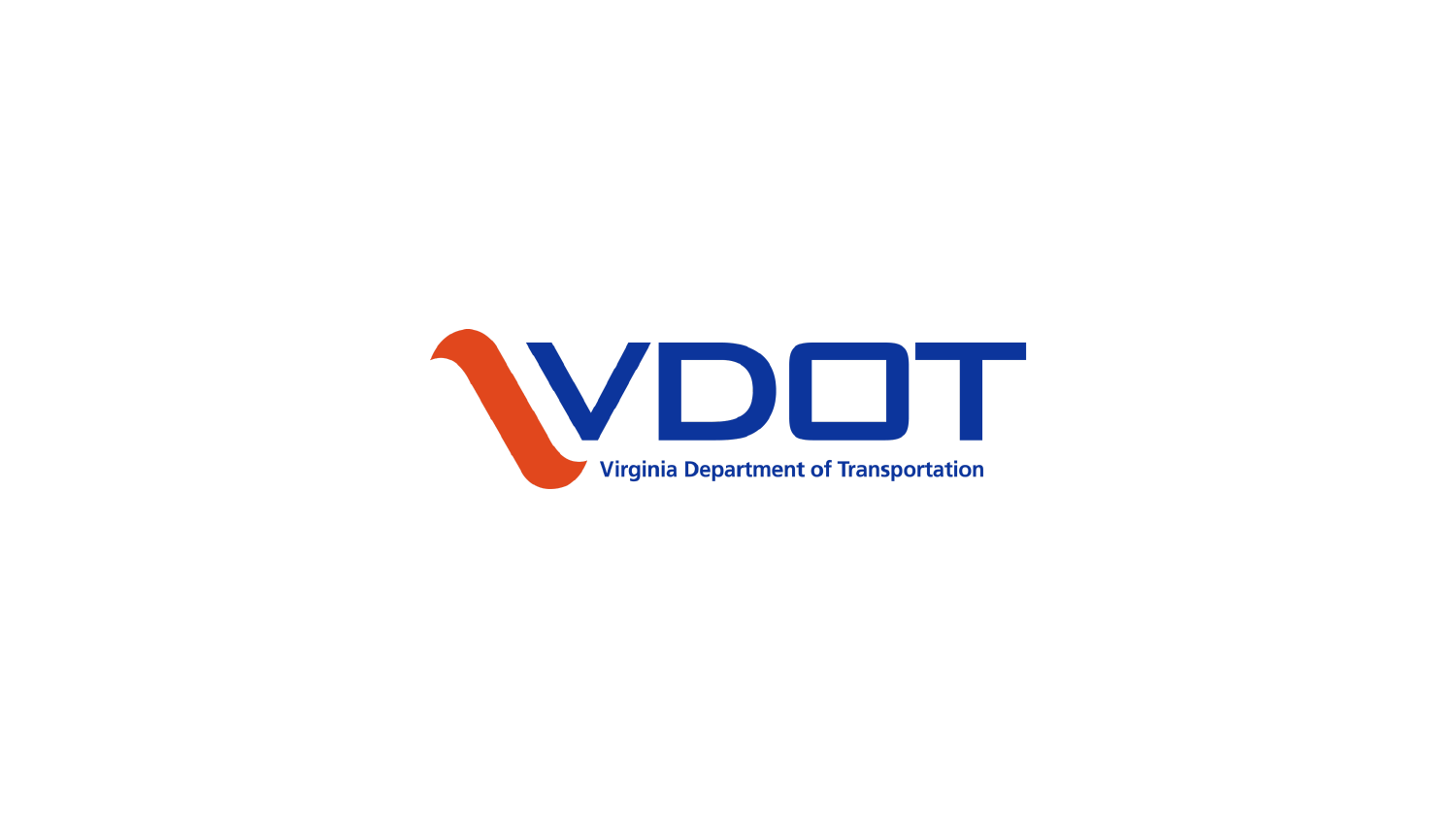

## **Economic Development Access Program**

Russell Dudley, Local Assistance Division **February 15, 2022** February 15, 2022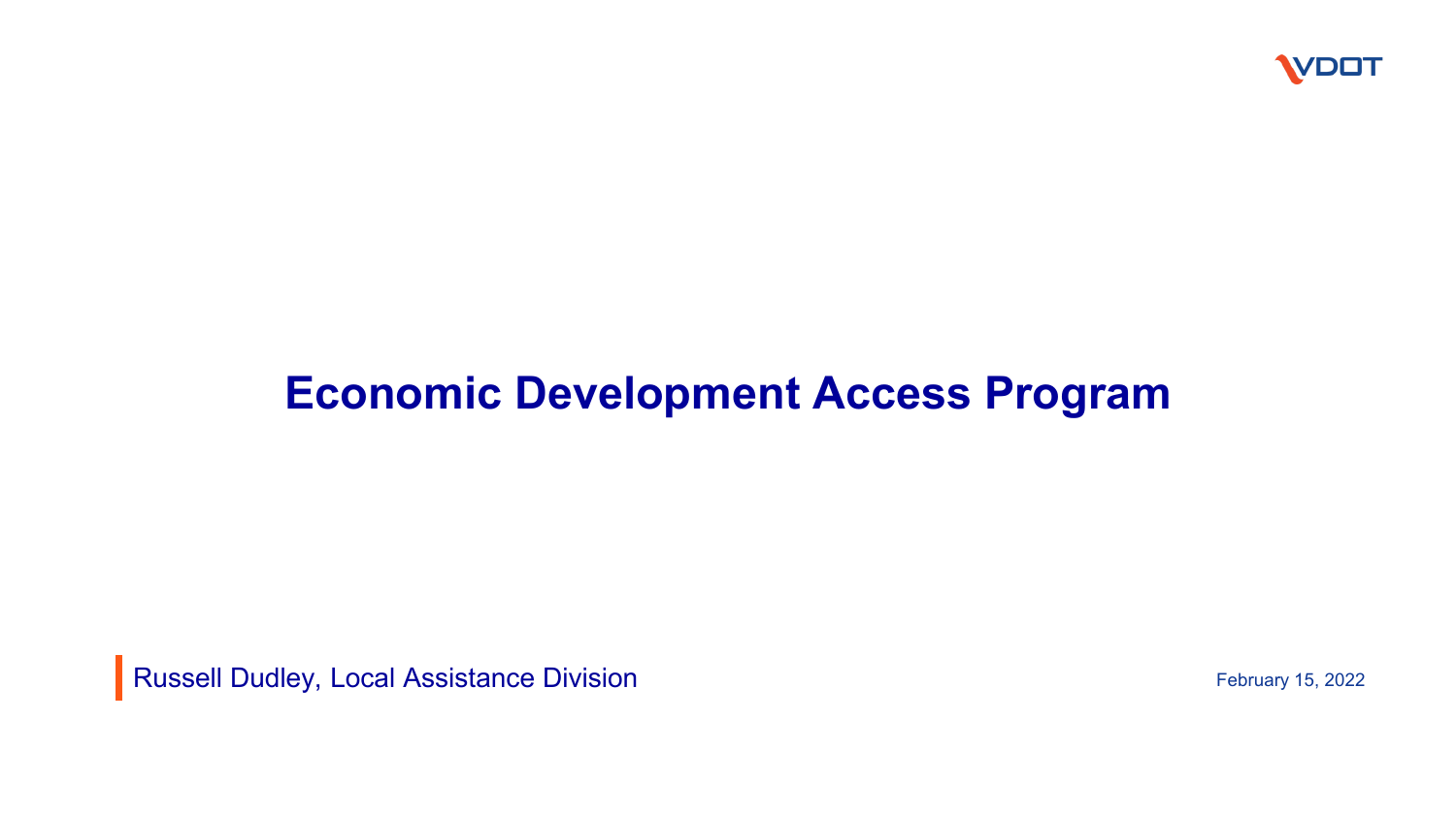## **Recent Actions**

- **JLARC report titled Infrastructure and Regional Incentives, recommended several changes to the EDA program**
	- **Develop new guidelines that include provisions for the # of jobs, capital investment, or other relevant criteria**
	- **Revise guidelines to align with VEDP's project selection criteria, which are designed to enhance economic benefits**
- **General Assembly amended Virginia Code**
	- **Amendment provides for changes and requires guidelines for the use of funds to take into account job creation, capital investment, and other relevant economic development considerations**
- **VEDP Surveyed Stakeholders and researched other similar state programs/Consultation with VDOT**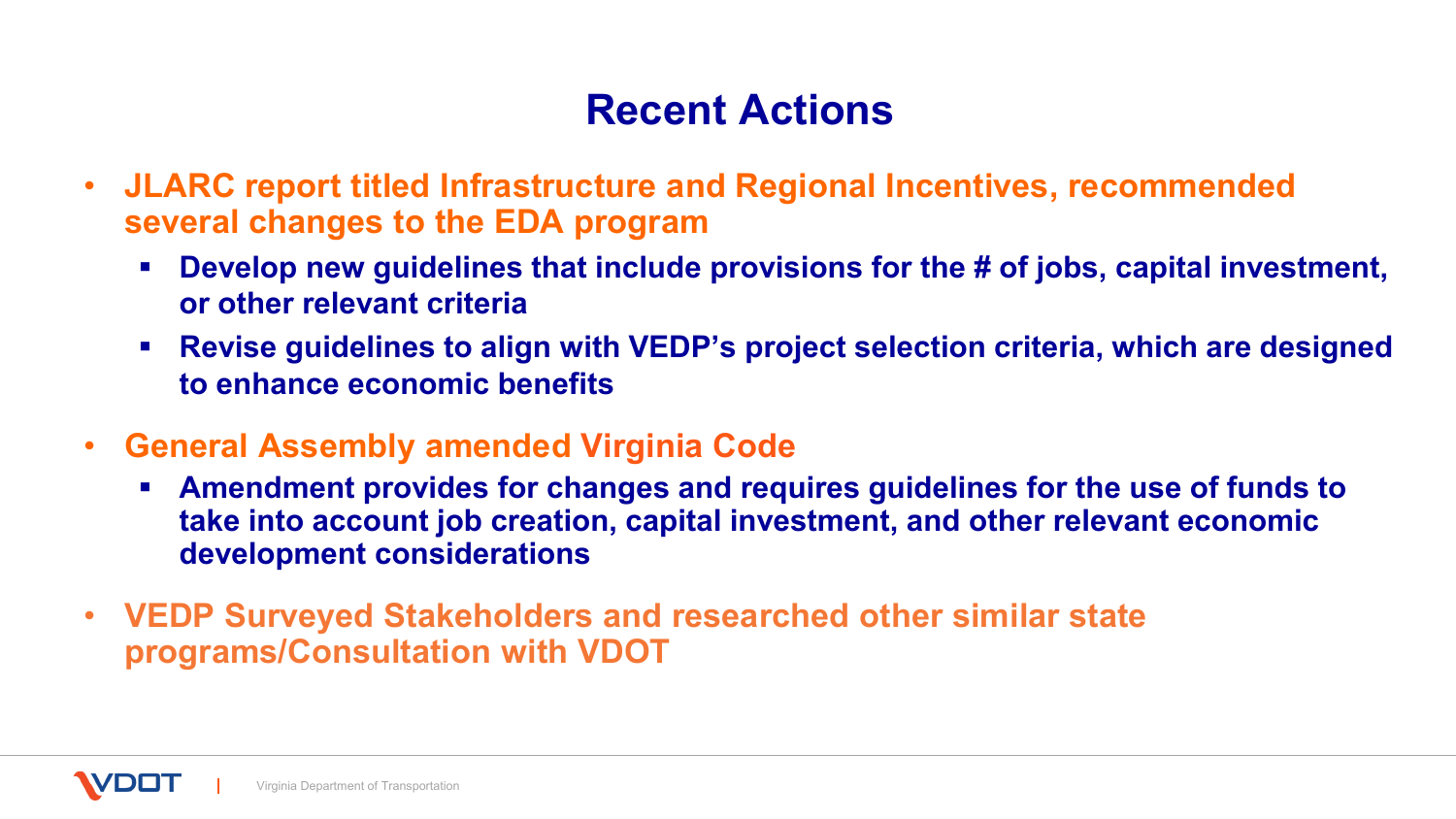## **VEDP Stakeholders Offered Feedback on the Program and Proposed Changes**

### **Localities are reluctant to pursue bonded projects under current conditions**

- **Localities perceive they are bearing all the risk**
- **Localities believe they will likely need to repay**
- **Clawbacks are especially daunting for rural, distressed localities**

### **EDAP's timeline does not align with the market**

- **Five year window is too short given lead times for attracting economic development projects**
- **Timeline should incentivize quick construction of road, offer add'l time to attract projects**

#### **Design-only grants should be open to non-MEI projects**

- **Completing design, permitting work expedites road projects and clarifies costs**
- **Design-only grants free up resources for other aspects of road construction, site development**
- **Design-only grants should require construction before permits expire**

#### **Alternative methods to justify funding are attractive**

- **Incorporating job creation into project metrics would broaden qualifying projects**
	- Especially useful in small communities
- **Incorporating Virginia Business Ready Sites Program Tier advancement into metrics supports holistic goal of site readiness**

#### **Stakeholders feel that funding has not kept pace with rising development costs**

 **Road construction costs have continued to increase, while per project EDAP funding levels remain the same**

#### **Some developers are unfamiliar with EDAP**

- **Localities who proactively invest in site development are familiar, but neighbors are not**
- **New economic developers do not hear about the program as it is little used**

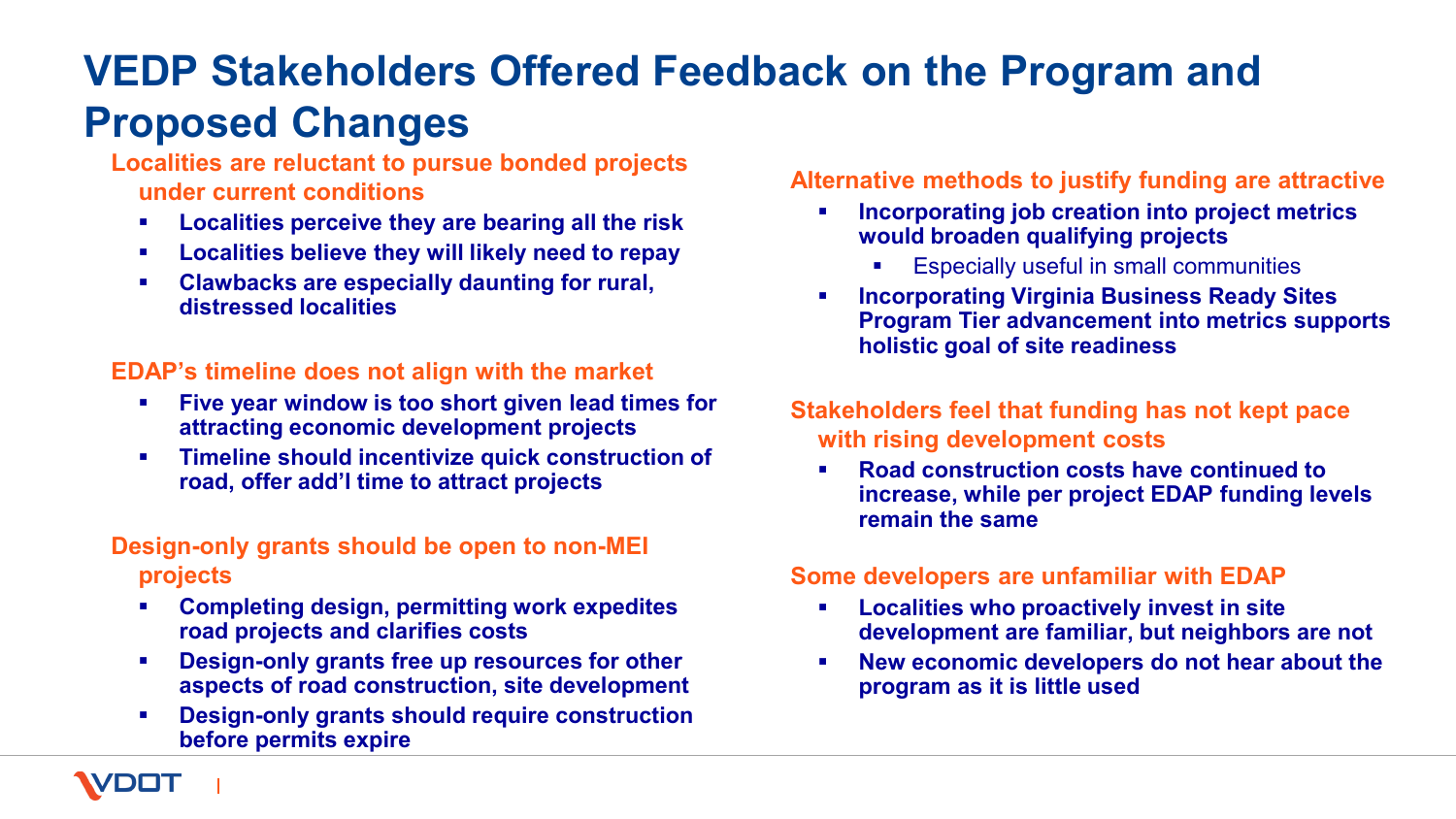# **EDA Project Types**

### **Regular**

- **Known Businesses**
- **Property Purchase & Contractual Commitment**
- **Localities must provide information on a business, the planned facility or operation, and its anticipated investment prior to requesting funds from the Board**

### **Bonded**

- **Speculative Construction**
- **Localities must provide information regarding the development site**
- **Provides opportunity for a locality to quickly build a roadway in order to make sites more attractive**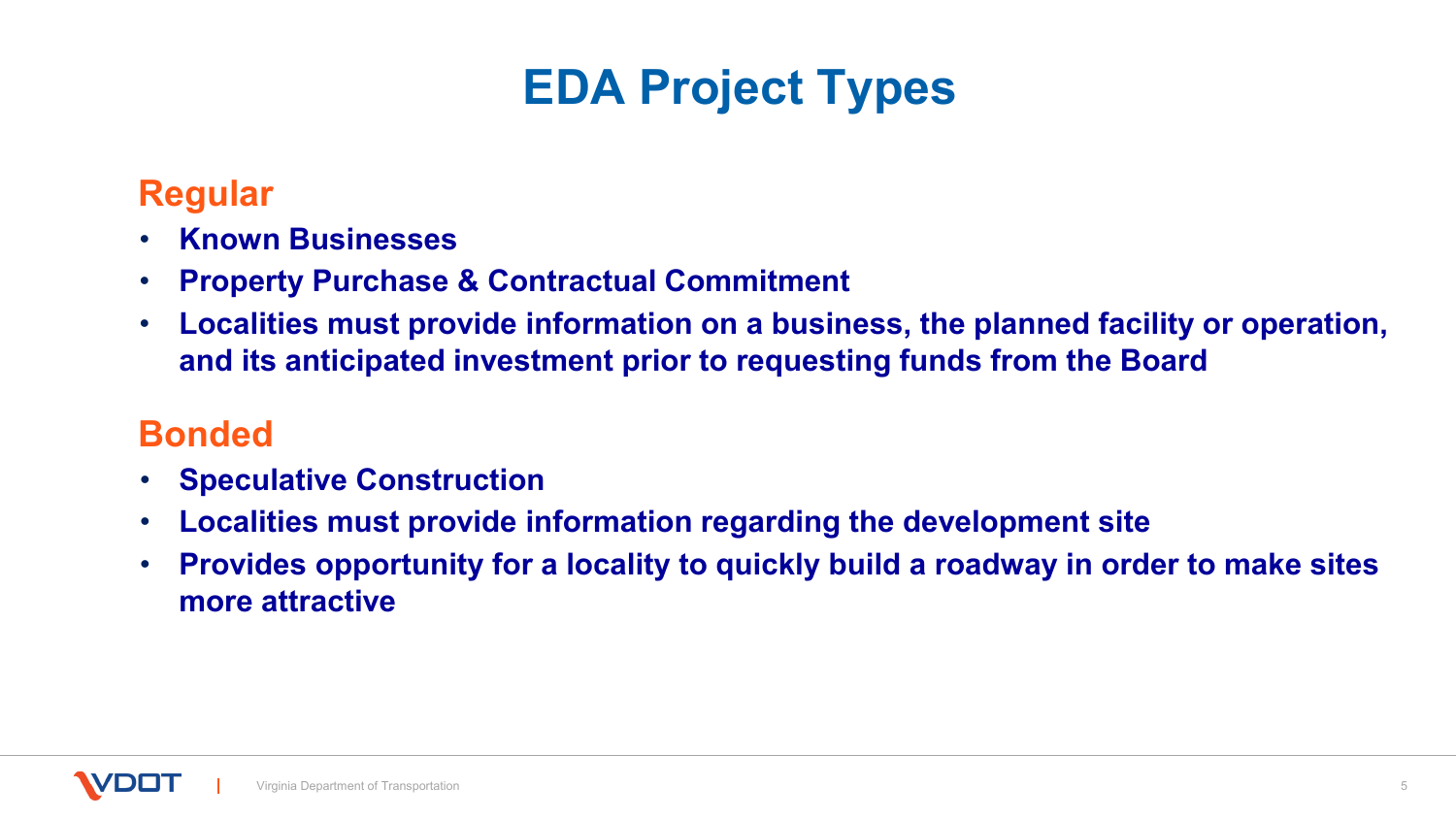# **Current Moratorium on "Clawback" of Allocations - History**

**Current Moratorium on Payback of VDOT Allocations for Bonded Projects when Capital Investment Requirement not met**

**Series of CTB Resolutions (2010-2017) followed by Legislation (2017- Current)**

**Current Moratorium through 2025**

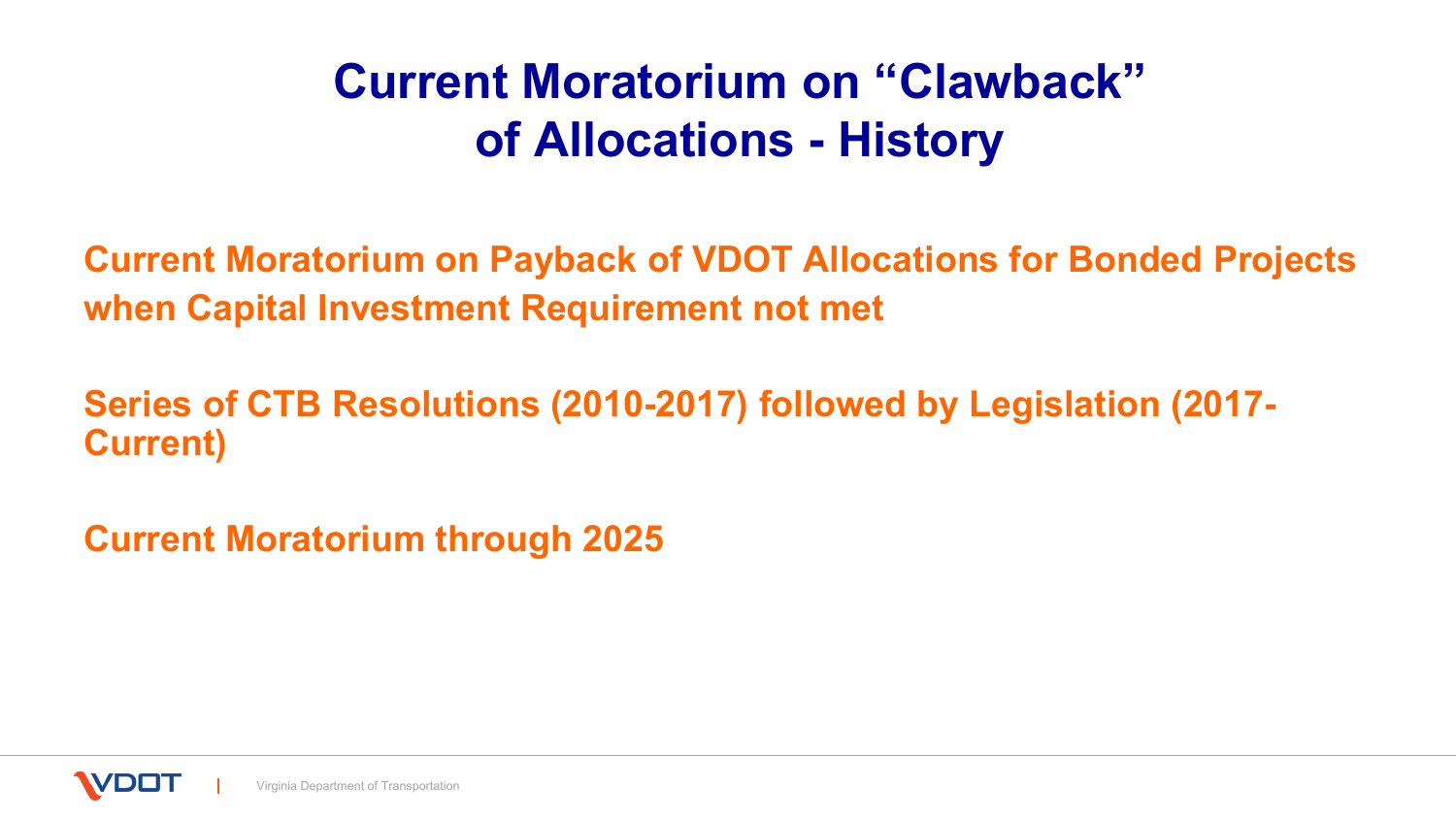## **EDA Regular (Non-bonded) Projects Since July 1, 2010**

- **Since the first Moratorium was enacted by the CTB on July 1, 2010, there have been 13 EDA regular projects which have attracted a qualifying business**
	- **13 Projects received \$6.74M in allocations**
	- **All 13 projects provided Capital Investment documentation above the required amount – totaling \$150M**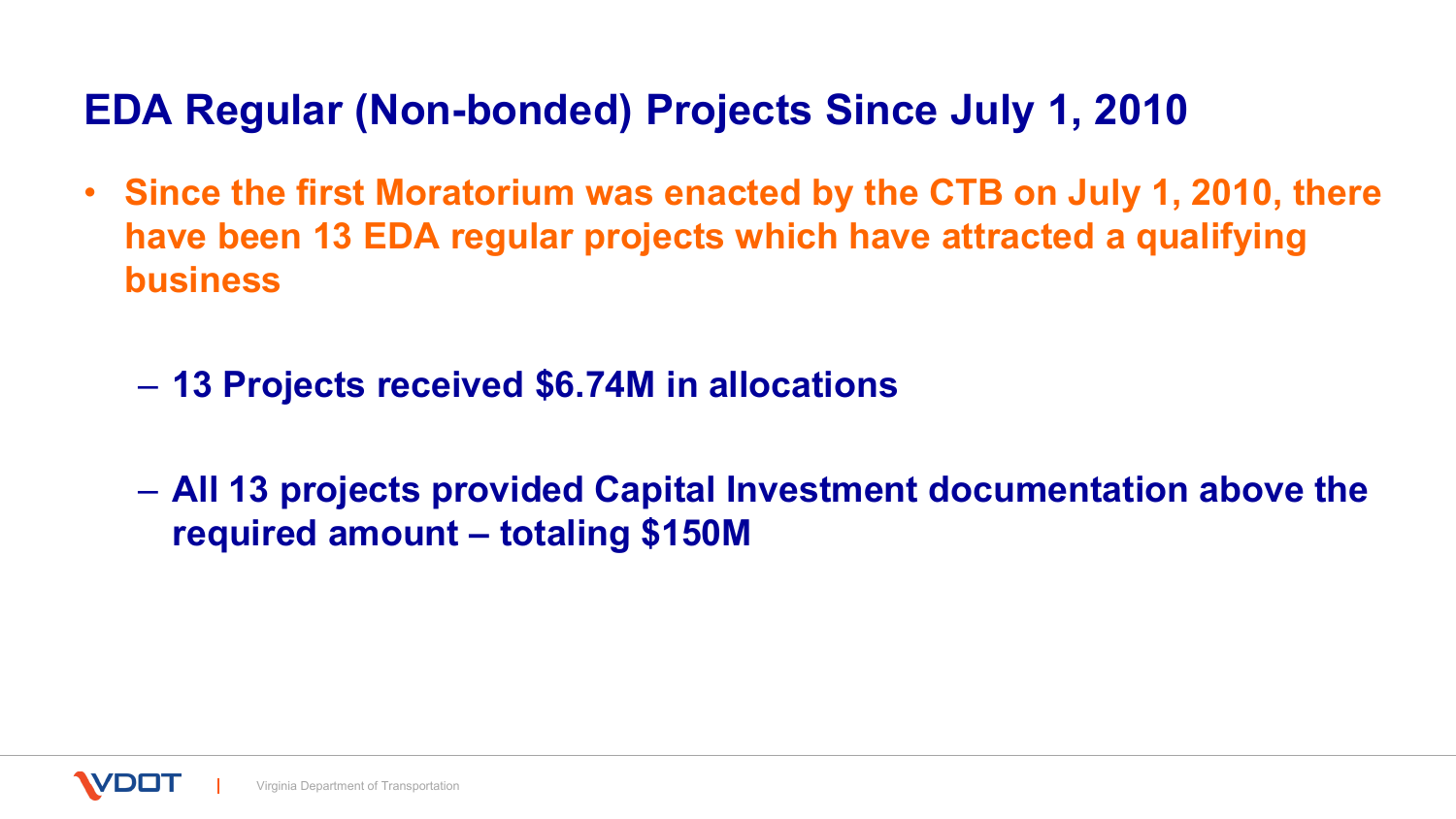### **Completed EDA Bonded Projects Since July 1, 2010**

- **Since the first Moratorium was enacted by the CTB on July 1, 2010, there have been 10 EDA bonded projects which have attracted a qualifying business**
	- **10 Projects received \$5.94M in allocations**
	- **Capital Investment of \$94M Demonstrated**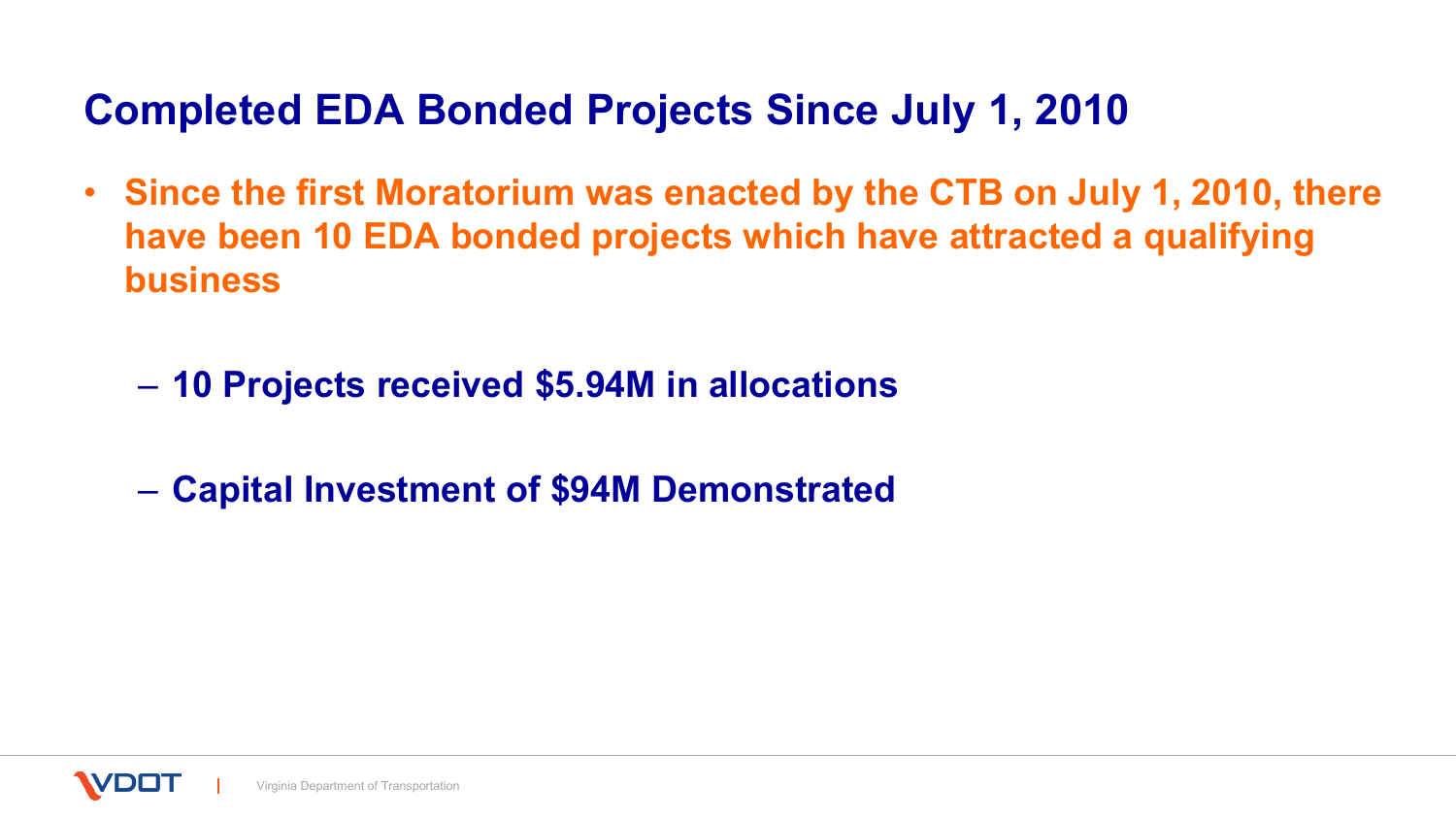## **Current EDA Bonded Projects**

**(have not met Capital Investment Requirements)**

• **14 Current EDA Bonded Projects, Total Allocations: \$8.65M**



Virginia Department of Transportation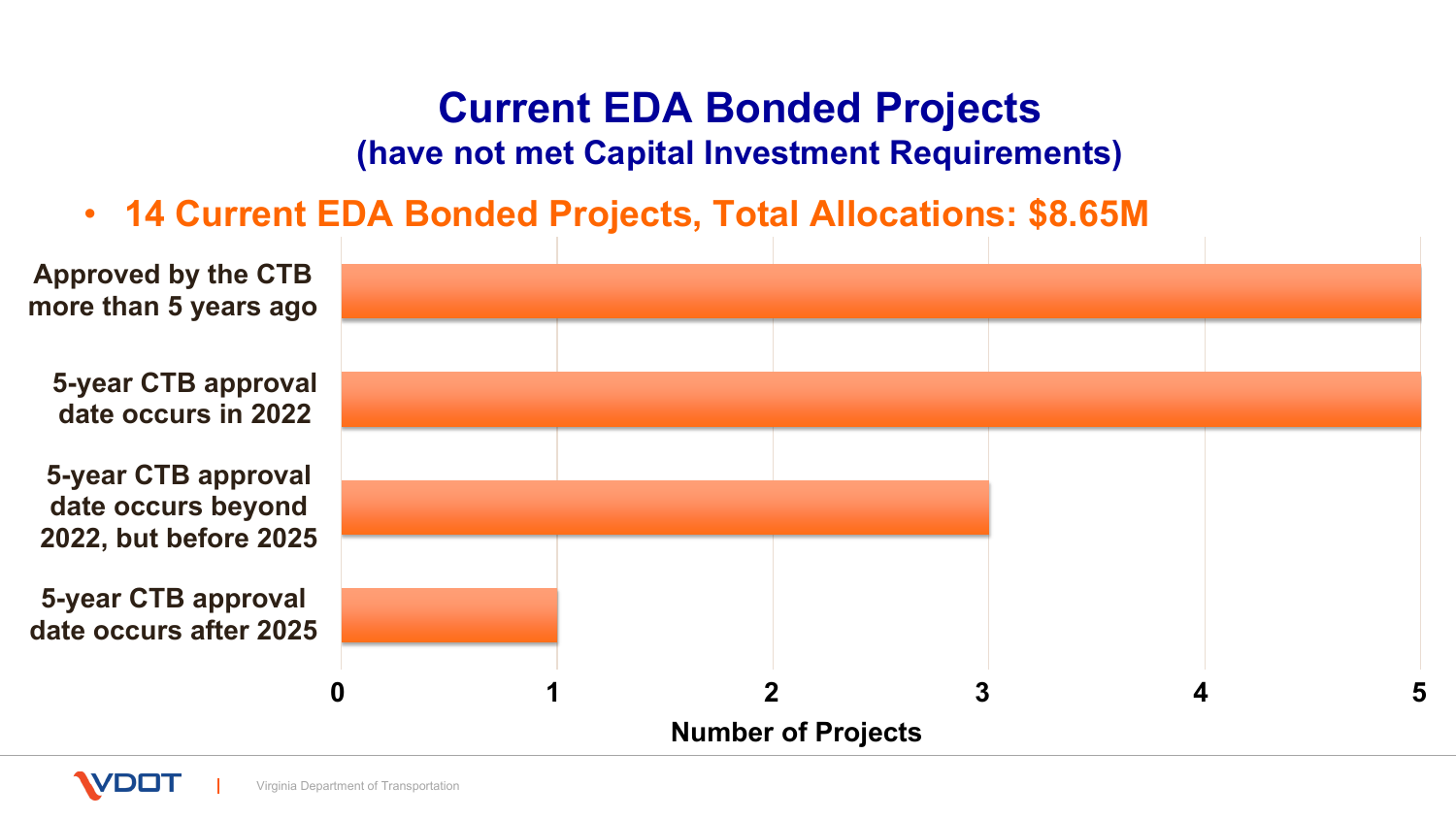## **EDA Projects Since 2010**



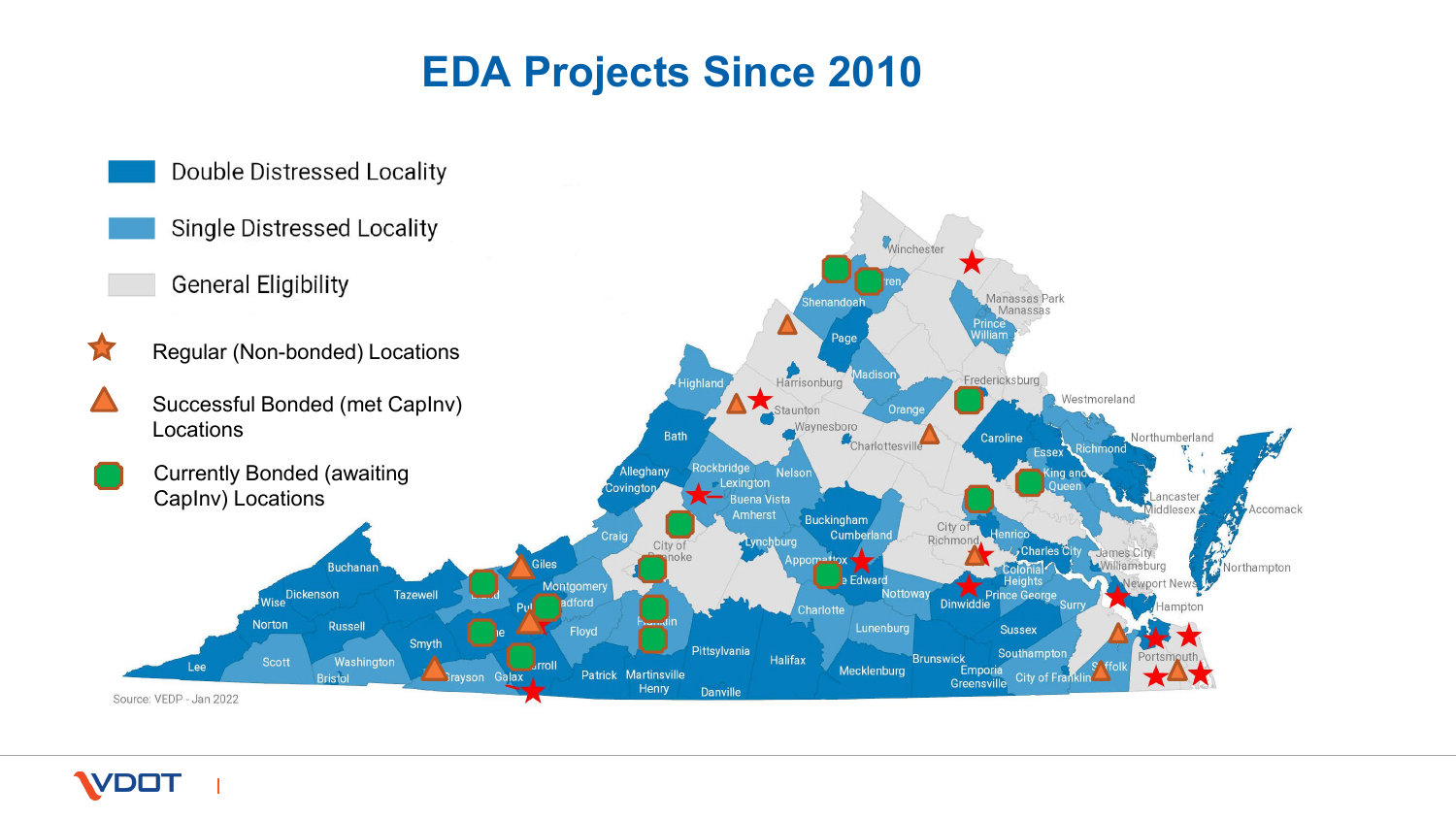## **Issues Attracting Businesses for Currently Bonded Projects Bonded Projects with 5-Yr Requirement 2022 and Earlier**

- **Five Years is not enough time to Design, Construct Road AND Attract business**
	- Henrico County (2017), Franklin County (2017) CN underway or recently completed
	- Wythe County\* (2012) Facility has begun CN for Blue Star AGI expected to bring \$714M in capital investment and 2,500 jobs
- **Anticipated Facility withdrew or slow to Construct**
	- Roanoke (2017), Front Royal (2017), Pulaski (2017)
- **Other**
	- Shenandoah County (2010) Business attracted but did not meet VEDP Qualifying Industry requirement; Bland County (2011) – parcel size and labor force; Carroll County (2012) – Natural gas late to park; West Point (2006) – location and labor force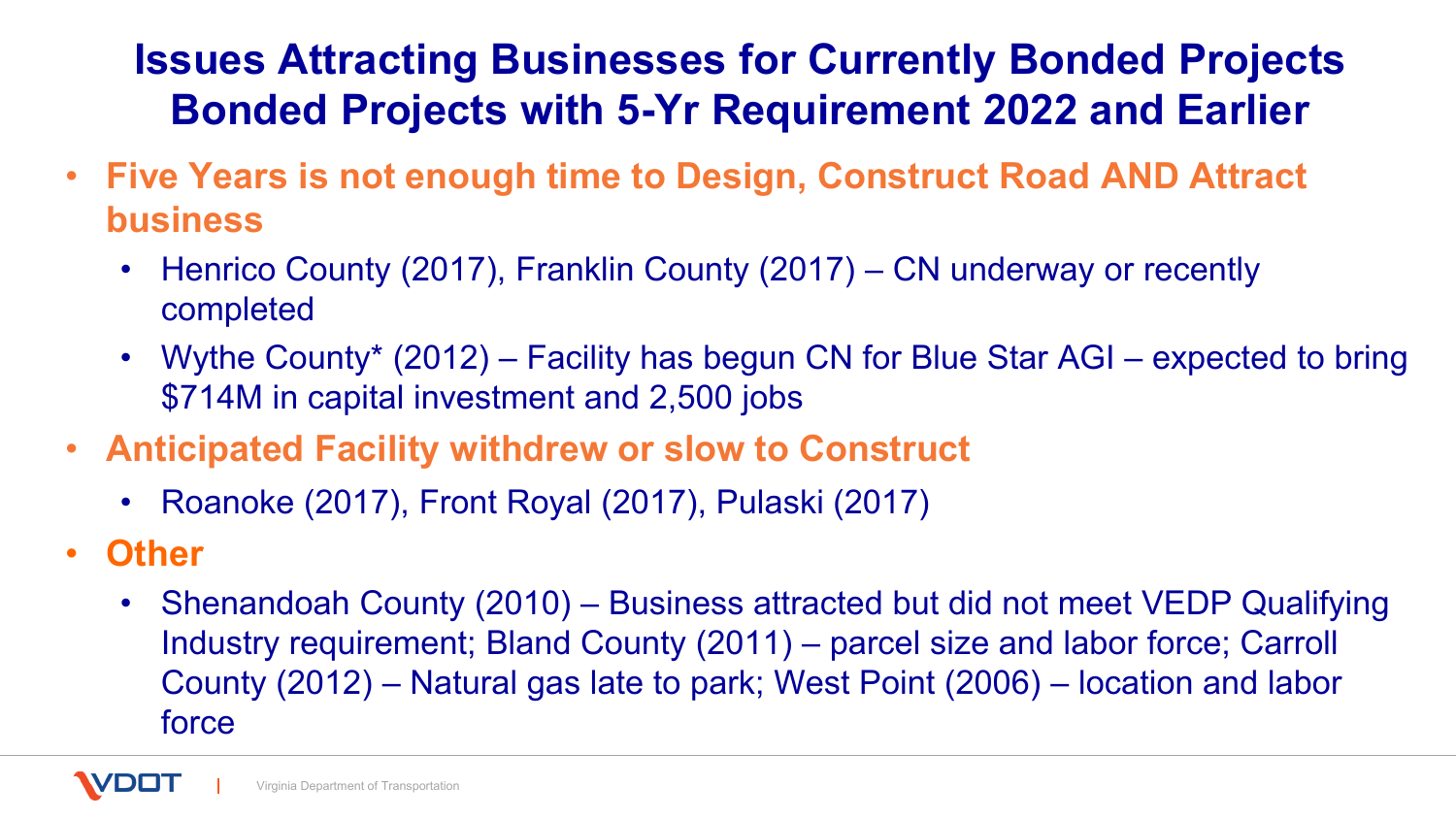# **VDOT Program Recommendations & Next Steps**

### **Policy Recommendations**

- Update Application Process to address Readiness and Jobs Created
- Increase Maximum Allocation
- **Provide Design-Only Grants**
- Reduce Capital Investment Requirements for Economically Distressed Localities
- Provide Credit for Capital Investment for Jobs Created

### **Next Steps**

- Approve New Policy as Presented
- Revise Guidelines / Continue Collaboration with VEDP